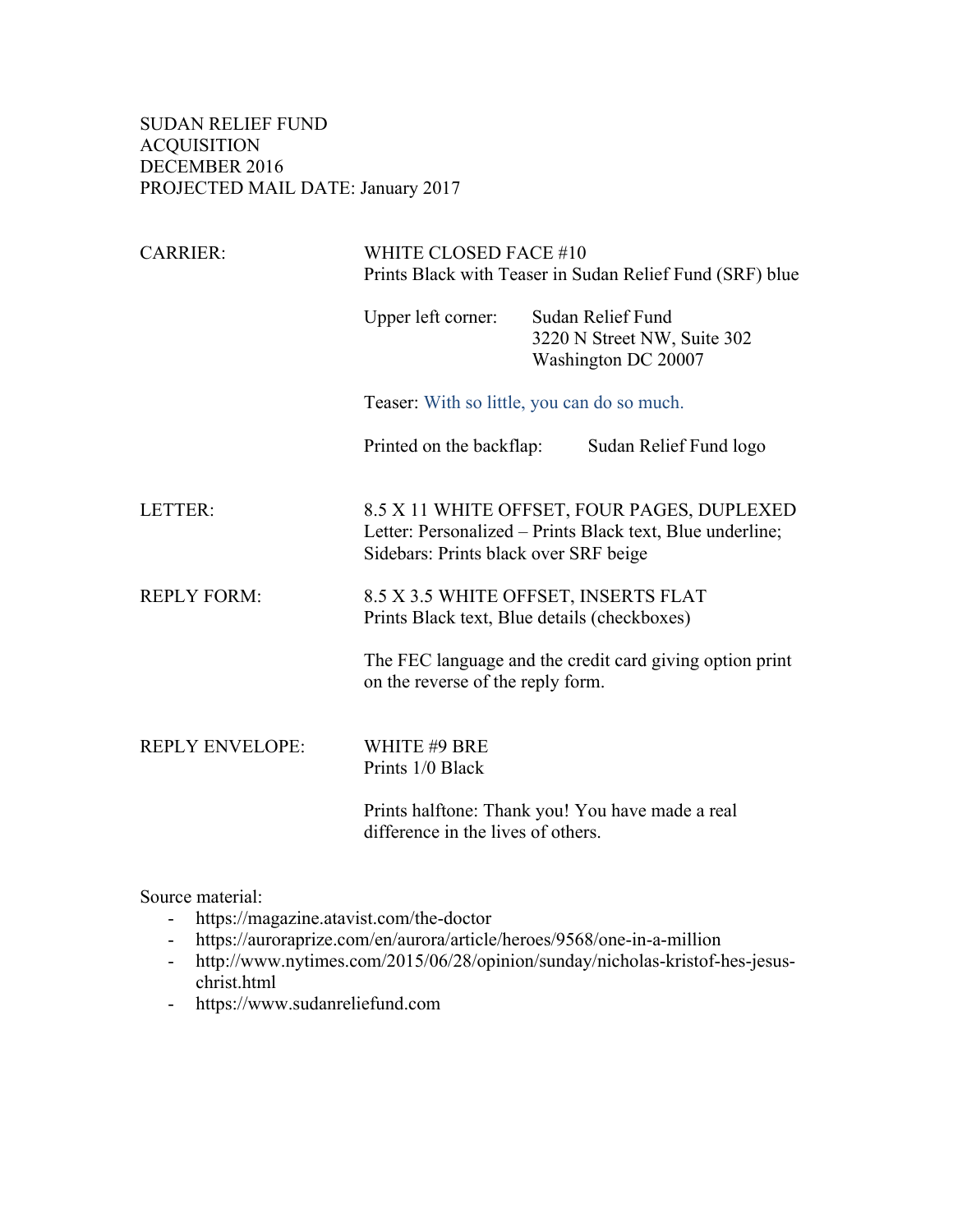Top of Letter Centered Teaser Blue Italics, handwritten font: *What if I told you that to some people, a small bit of plastic could save their life?*

Dear [Prefix Last Name],

You are probably wondering why I have sent you a piece of plastic. That's an odd thing to send in the mail, isn't it? A small bit of plastic.

What if I told you there is a part of the world where a piece of plastic sheeting is the difference between life and death … between dignity and shame … between hope and despair?

That there is a part of the world where even the most basic housing – even a shanty or a shack, even a one-roomed hovel – is not attainable. Where people seek shelter in foxholes, or caves.

This is the reality for the more than 4 million displaced people in South Sudan. These dire circumstances are not through any fault of theirs. Yet, the solution to alleviate their suffering and help the South Sudanese move toward a life of peace is in your hands.

The reason I am writing to you today is because I believe that if you knew how easy it is, how little it takes, how little it *costs*, to offer a hand up to a Sudanese family, you wouldn't hesitate to help.

These are a proud people, who do not want a hand-*out*. They deeply desire the opportunity to work, to provide for their families, to live peaceful lives, but circumstances beyond their control do not allow for it. The problems of politics and geography are too much.

A hand *up*, though, is life-changing, because with a small donation to provide even a basic plastic tarp for use as a simple shelter, you will send a South Sudanese citizen hope.

"*The second you lose hope*," says Dr. Tom Catena, the only physician in the 3,000 square mile region of South Sudan known as Nuba, "*you lose everything. And if there's hope – even a small beam of it – people keep going*."

## **A Brief History**

In the 1950s, a civil war broke out between north and south Sudan. This war lasted for decades, ravaging the people and the land. In 2011, South Sudan finally won its independence. Peace, however, was short-lived. The Sudan People's Liberation Movement, the ruling political party that originally led the way for independence, has been divided and fighting for power ever since.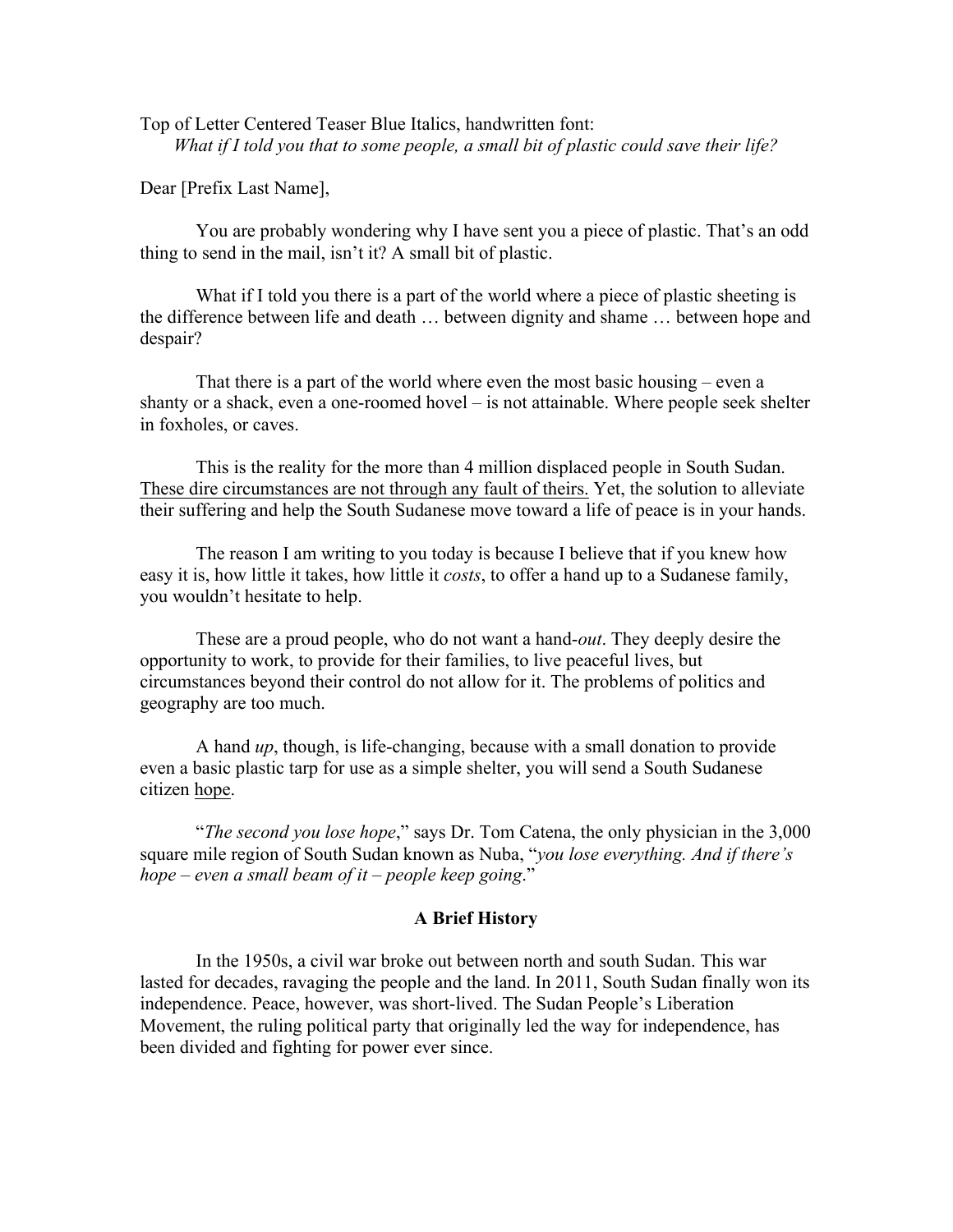When a man named Omar al-Bashir came to power, he declared a jihad – or, "Holy War" – on the South Sudanese. His goal was to take control of the land by wiping out the people. He began destroying what was left of the food sources, bombing the land, killing and maiming the people. Innocent civilians – including the children – had nowhere to go, and no way to fight back.

Daily air strikes are now the norm. Villages have been burned, food stores destroyed. The economy is at an all-time low, food prices at an all-time high. The situation is dire … but still not without hope.

The people of South Sudan are resilient, and still they try to make a life for themselves on their homeland. The people may have nowhere to go to seek proper shelter, but they do have you.

They also have a single doctor who has devoted his life to providing lifesaving care to the most vulnerable. His name is Dr. Tom Catena, known affectionately by his patients as Dr. Tom.

## **Who is Dr. Tom?**

Dr. Tom works 12-14 hour days, 7 days a week. He lives in a simple cinder-block hut, and doesn't get much sleep. He hasn't made the ten-minute walk into town for several years, because he fears that while he's gone, patients will die. Dr. Tom earns \$350 a month for his trouble.

## **Why on earth would a trained surgeon leave behind a promising medical career and a life of relative comfort to live in extreme poverty and hardship?**

The answer is simple: Dr. Tom truly believes that a life of service is his calling. He believes it is his "*duty as a Christian and a human being to help others."*

"*How can I give up when my patients are suffering?"* he asks.

Every day, Dr. Tom and his nursing staff are able to keep going, providing medical care to as many as 450 patients each day. Many of these patients have walked for days to see him. They simply have no other choice. And they never complain.

"*They'll never say they're under stress*," Dr. Tom said. *"They'll say everything is fine. No, it's not fine. They live in a cave."*

That's where the Sudan Relief Fund comes in.

Our goal, as the humanitarian organization dedicated to bringing food, safe drinking water, clothing, shelter, medical attention, and hope to the people of South Sudan, is not to provide a band-aid solution that doesn't help solve the many problems of these people. We realize the problems are great. Our mission is to generate **long-term**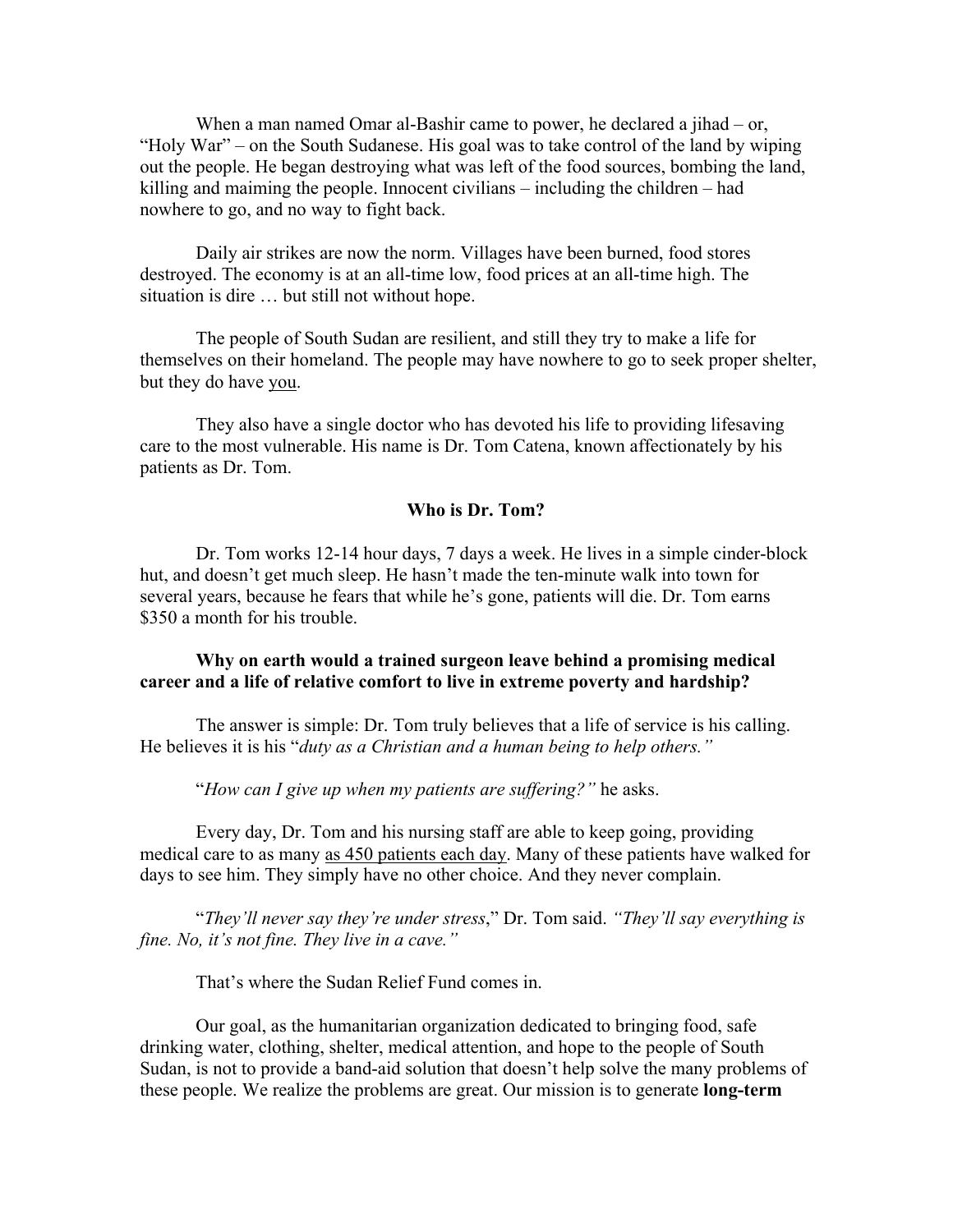solutions by building schools, hospitals, and developing important programs to help empower and educate the people of South Sudan.

When asked how people can help, Dr. Tom said: by remembering that "*everyone's life is valuable. And we can't lose sight of that, or else we lose our humanity."*

But, due to the great food shortage and acute lack of medical care available in this region, your financial help today is desperately needed.

## **Here's what you can do to help.**

If you can spare just **\$42** today – that's the cost of a movie and snacks for two people – you will provide direct, immediate humanitarian relief to a family in need.

Just **\$42** will provide one refugee kit to help a family trying to receive basic medical care, and survive until more humanitarian aid is available. Each kit contains:

> - Blankets - A cooking pot - Nonperishable food items - Bars of soap - Plastic sheeting to use as a simple shelter - Water container

- Mosquito netting

If **\$42** is too great a gift to give today, would you consider sending **\$15**, **\$20**, or even **\$25**? Any amount you can spare will help us in our mission to provide the Sudanese people with the basics needed to preserve life.

Your donation will also allow us to continue delivering sorghum and other food staples to the displaced. Basic items such as those in the kits, along with medical supplies and food, are desperately needed. And while 4 million displaced people sounds like a lot – and it is – rest assured that your \$42 gift will go far.

Some of the recent projects we have been able to complete only with the generous financial support of friends like you include:

- Digging more wells to provide sources of clean, life-saving water;
- Providing medicines and medical supplies to the **only** hospital in South Sudan, to treat the hundreds of innocent civilians every day whose lives have been forever changed when they were maimed or injured from attacks on their land and communities;
- Creating the first ever full-fledged educational system in our diocese, which includes building classrooms and desks, and providing school supplies;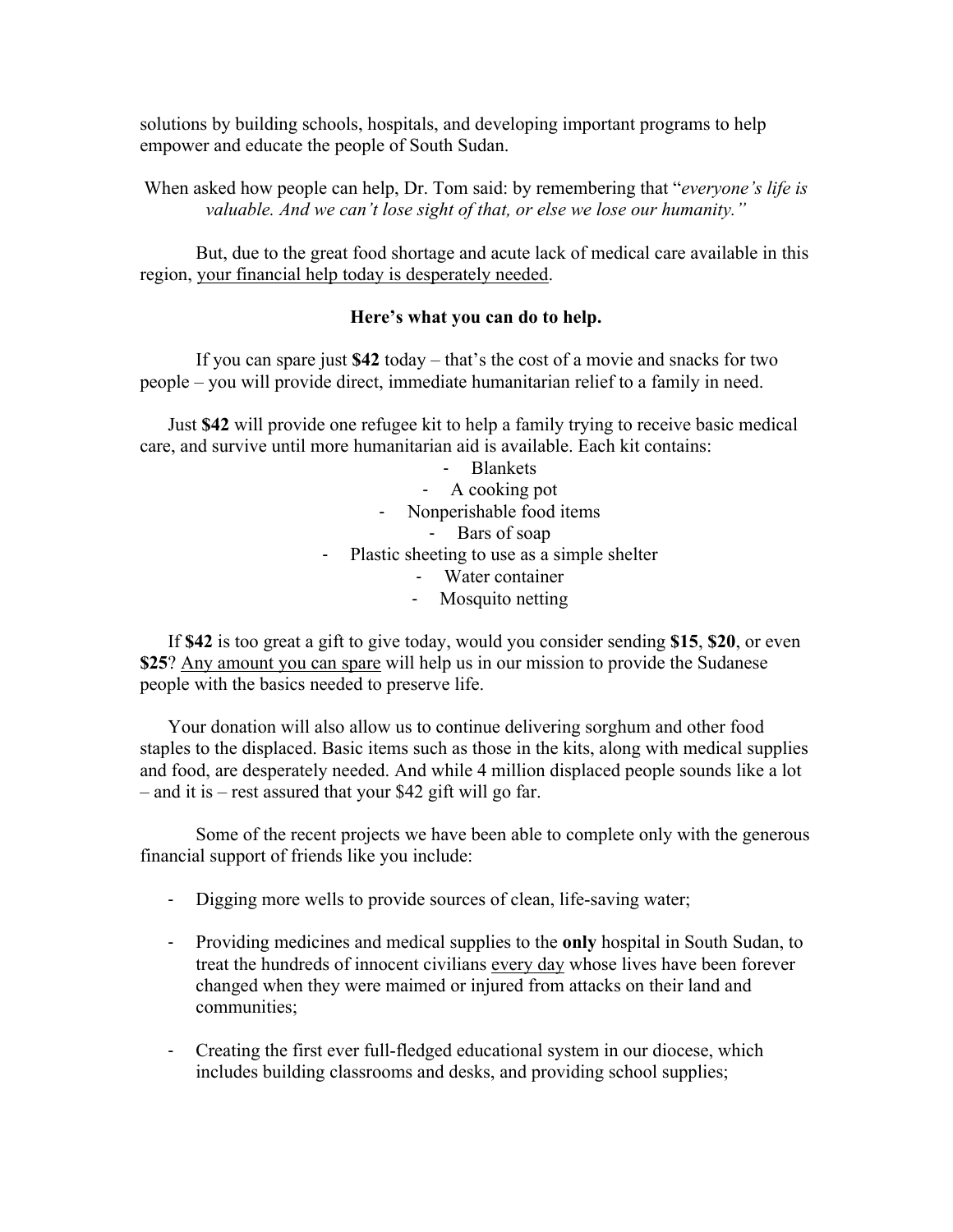- Building centers for religious and educational instruction, which also creates jobs for teachers and provides clean, safe housing.

So you see, your gift today will buy more than "just" a tarp, more than a kit to see a family through a very tough time. Your gift will provide humanitarian support, opportunity for the future, and above all – **hope**.

South Sudan should be a country of hope just five years after gaining independence. And with your help, kit by kit, family by family, it will be.

(Prefix last name), please send your most generous gift today. For just a few dollars, you can make a profound and lasting impact on the life of another.

In gratitude,

(insert sig file) (insert photo of Bishop Edward)

Bishop Edward Hiiboro Kussala Diocese of Tombura-Yambio South Sudan

P.S. As for that bit of plastic, please keep that as a reminder both of the dire circumstances for the people of South Sudan, as well as a reminder of the incredible gift of hope you have provided. It is so simple to do so much. Your gift of \$42, or however much you can spare, will provide immediate, life-sustaining aid to people who desperately need it. Please give generously.

SIDEBARS PLACED THROUGHOUT THE LETTER, each in handwriting script:

1. "What Christ tells us to do, take care of the least of these … it has a meaning for me" – Dr. Tom

2. "Everybody's life is valuable. And we can't lose sight of that, or else we lose our humanity." – Dr. Tom

3. [formatted like a page from a notepad]

In the words of Dr. Tom Catena…

"These are resilient people – tens of thousands of internally displaced people … and most of them are living in makeshift shelters and under trees. They'll walk for six hours to reach us for their treatment. Many are pregnant women who make the long trek here, wait all day to be seen and get an ultrasound of their baby … they never ask for anything or complain about their situation. They're just happy they had a chance to see their baby. Then they turn around and start the six-hour walk back to their temporary shelters."